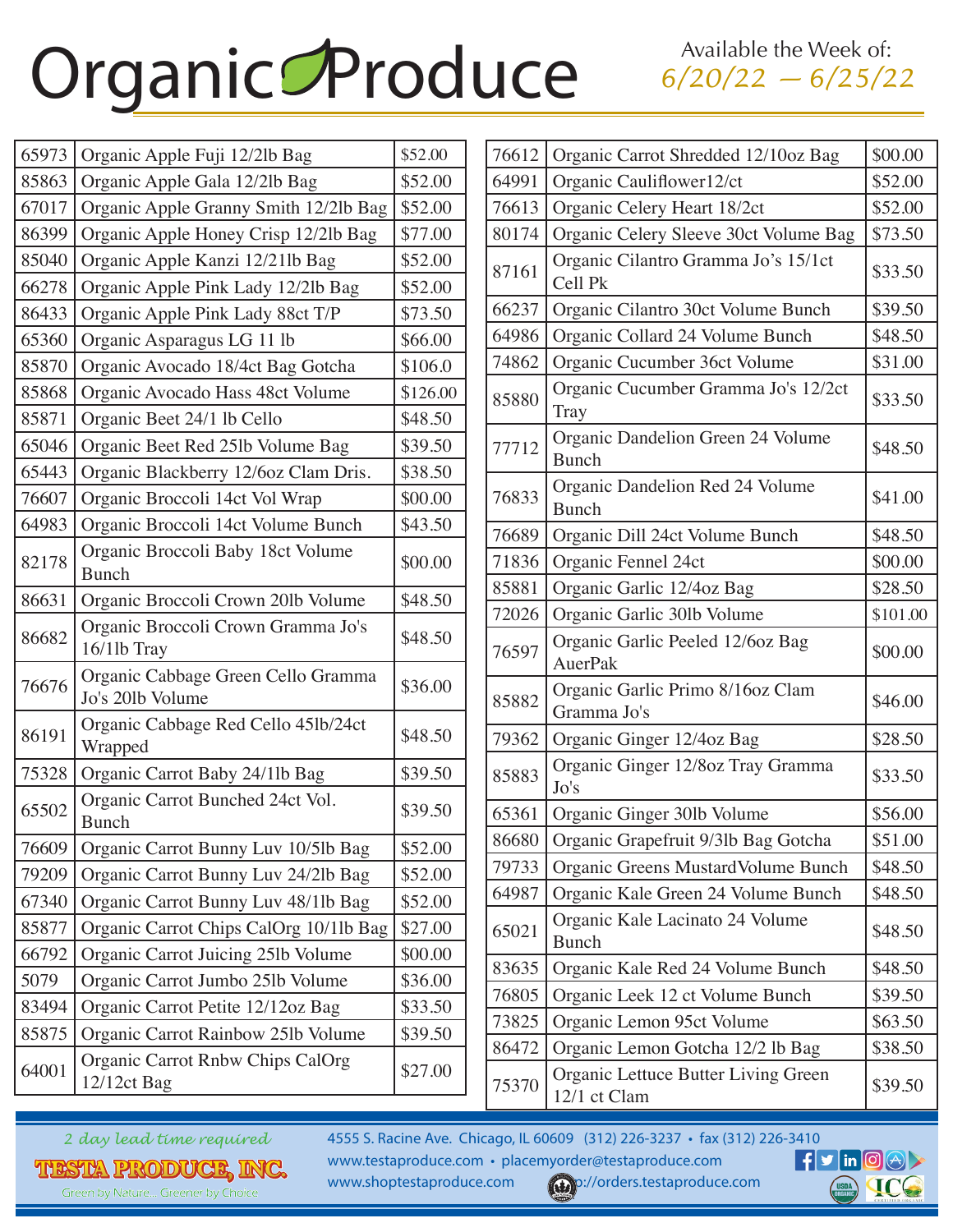## *Organic produce continued...*

| 64988 | Organic Lettuce Leaf Green 24ct<br>Volume                                | \$48.50 | 85914          | Organic Pe<br>Bag        |
|-------|--------------------------------------------------------------------------|---------|----------------|--------------------------|
| 64989 | Organic Lettuce Leaf Red 24ct Volume                                     | \$41.00 | 65367          | Organic Pe               |
| 79675 | Organic Mushroom Cremini 12/8oz Tray<br>Organic Mushroom Port Cap Sliced | \$29.00 | 85915          | Organic Pe<br>12/2ct Bag |
| 85887 | 6/6oz Tray                                                               | \$30.00 | 86076          | Organic Pe<br>Clam       |
| 85888 | Organic Mushroom Oyster 12/3oz Tray                                      | \$32.50 | 65368          |                          |
| 74650 | Organic Mushroom Port Cap 6/6oz Tray                                     | \$23.50 | 65171          | Organic Pe<br>Organic Pi |
| 69953 | Organic Mushroom Shitake 12/4oz Tray                                     | \$46.00 |                |                          |
| 74648 | Organic Mushroom White Cello 12/8oz<br><b>Tray</b>                       | \$26.00 | 73556<br>76648 | Organic Po<br>Organic Po |
|       | Organic Mushroom White Sliced 12/8oz                                     |         | 66910          | Organic Po               |
| 85891 | Tray                                                                     | \$27.00 | 71952          | Organic Po               |
| 85892 | Organic Mushroom White Stuffers<br>8/14oz Tray                           | \$29.50 | 85921          | Organic Po               |
|       |                                                                          |         | 86356          | Organic Po               |
| 65408 | Organic Onion Green 48ct Volume<br><b>Bunch</b>                          | \$48.50 | 76696          | Organic Po<br>Volume     |
| 66745 | Organic Onion Red 24/21lb Bag                                            | \$71.00 |                | Organic Po               |
| 65263 | Organic Onion Red Jumbo 40lb Volume                                      | \$73.50 | 82769          | Volume                   |
| 80060 | Organic Onion Sweet Jumbo 40lb                                           | \$52.00 | 85916          | Organic Po               |
|       | Volume                                                                   |         | 86419          | Organic Po               |
| 65899 | Organic Onion White Jumbo 40lb<br>Volume                                 | \$64.50 | 85917          | Organic Po<br>Volume     |
| 71792 | Organic Onion Yellow Jumbo 40lb<br>Volume                                | \$51.00 | 71454          | Organic R                |
| 73921 | Organic Orange Navel 9/3lb Bag Gotcha                                    | \$00.00 | 71268          | Organic R                |
|       | Organic Parsley Curly 30 ct Volume                                       |         | 65483          | Organic R                |
| 74447 | Bunch                                                                    | \$48.50 | 64990          | Organic R                |
| 67082 | Organic Parsley Plain 30 ct Volume<br><b>Bunch</b>                       | \$48.50 | 86215          | Organic Sa<br>Clam       |
| 86435 | Organic Pear Anjou 12/2lb Bag                                            | \$52.00 | 86216          | Organic Sa               |
| 86678 | Organic Pear Anjou 80ct Volume                                           | \$00.00 |                | Clam                     |
| 65242 | Organic Pear Bosc 12/2lb Bag                                             | \$58.50 | 86217          | Organic Sa<br>Clam       |
| 86784 | Organic Peas Snap Peas 12/8oz Bag                                        | \$00.00 |                | Organic Sa               |
| 86785 | Organic Peas Snow Pea 12/8oz Bag                                         | \$38.50 | 79665          | 6/5oz Clar               |
| 76808 | Organic Pepper Mini Sweet 12/1lb Bag                                     | \$46.00 |                | Organic Sa               |
| 85912 | Organic Pepper Orange Gramma Jo's<br>12/2ct Bag                          | \$51.00 | 85198          | Clam                     |
| 66122 | Organic Pepper Orange XL 11lb Volume                                     | \$56.00 | 86218          | Organic Sa<br>6/5oz Clar |
| 85913 | Organic Pepper Rainbow Gramma Jo's<br>10/3ct Cell Pk                     | \$56.00 | 76622          | Organic Sa<br>Clam       |

| 85914 | Organic Pepper Red Gramma Jo's 12/2ct<br>Bag      | \$51.00 |
|-------|---------------------------------------------------|---------|
| 65367 | Organic Pepper Red XL 11lb Volume                 | \$56.00 |
| 85915 | Organic Pepper Yellow Gramma Jo's<br>12/2ct Bag   | \$51.00 |
| 86076 | Organic Pepper Shishito 12/Dry Pint<br>Clam       | \$38.50 |
| 65368 | Organic Pepper Yellow XL 11lb Volume              | \$56.00 |
| 65171 | Organic Pineapple 8ct                             | \$29.50 |
| 73556 | Organic Potato Gold 50lb Volume                   | \$68.50 |
| 76648 | Organic Potato Red 10/5lb Bag                     | \$71.00 |
| 66910 | Organic Potato Red 16/3lb Bag                     | \$71.00 |
| 71952 | Organic Potato Russet 10/5lb Bag                  | \$48.50 |
| 85921 | Organic Potato Russet 16/3lb Bag                  | \$48.50 |
| 86356 | Organic Potato Russet 70ct Volume                 | \$63.50 |
| 76696 | Organic Potato Sweet Garnet LG 40lb<br>Volume     | \$66.00 |
| 82769 | Organic Potato Sweet Jersey 10lb<br>Volume        | \$36.00 |
| 85916 | Organic Potato Sweet Jewel 10/3lb Bag             | \$56.00 |
| 86419 | Organic Potato Sweet Jewel 40lb Vol.              | \$66.00 |
| 85917 | Organic Potato Sweet Oriental 10lb<br>Volume      | \$36.00 |
| 71454 | Organic Radish Daikon Volume Bunch                | \$00.00 |
| 71268 | Organic Radish Red Volume Bunch                   | \$48.50 |
| 65483 | Organic Raspberry 12/6oz Clam Dris.               | \$38.50 |
| 64990 | Organic Romaine Heart 12/3ct Bag                  | \$52.00 |
| 86215 | Organic Salad Baby Arugula EBF 6/1lb<br>Clam      | \$36.50 |
| 86216 | Organic Salad Baby Arugula EBF 8/5oz<br>Clam      | \$28.50 |
| 86217 | Organic Salad Baby Kale EBF 6/5oz<br>Clam         | \$25.00 |
| 79665 | Organic Salad Baby Kale/Arugula EBF<br>6/5oz Clam | \$25.00 |
| 85198 | Organic Salad Baby Lettuce EBF 8/50z<br>Clam      | \$26.00 |
| 86218 | Organic Salad Baby Lettuce Josie's<br>6/5oz Clam  | \$21.00 |
| 76622 | Organic Salad Baby Romaine EBF 8/5oz<br>Clam      | \$28.50 |

*2 day lead time required*

TIESTA PRODUCE, INC. Green by Nature... Greener by Choice

4555 S. Racine Ave. Chicago, IL 60609 (312) 226-3237 • fax (312) 226-3410<br>www.testaproduce.com • placemyorder@testaproduce.com **+ + 5 in 0 4** www.testaproduce.com • placemyorder@testaproduce.com

www.shoptestaproduce.com  $\left(\begin{matrix} \sqrt{16} & \sqrt{16} \\ \sqrt{16} & \sqrt{16} \end{matrix}\right)$  ://orders.testaproduce.com

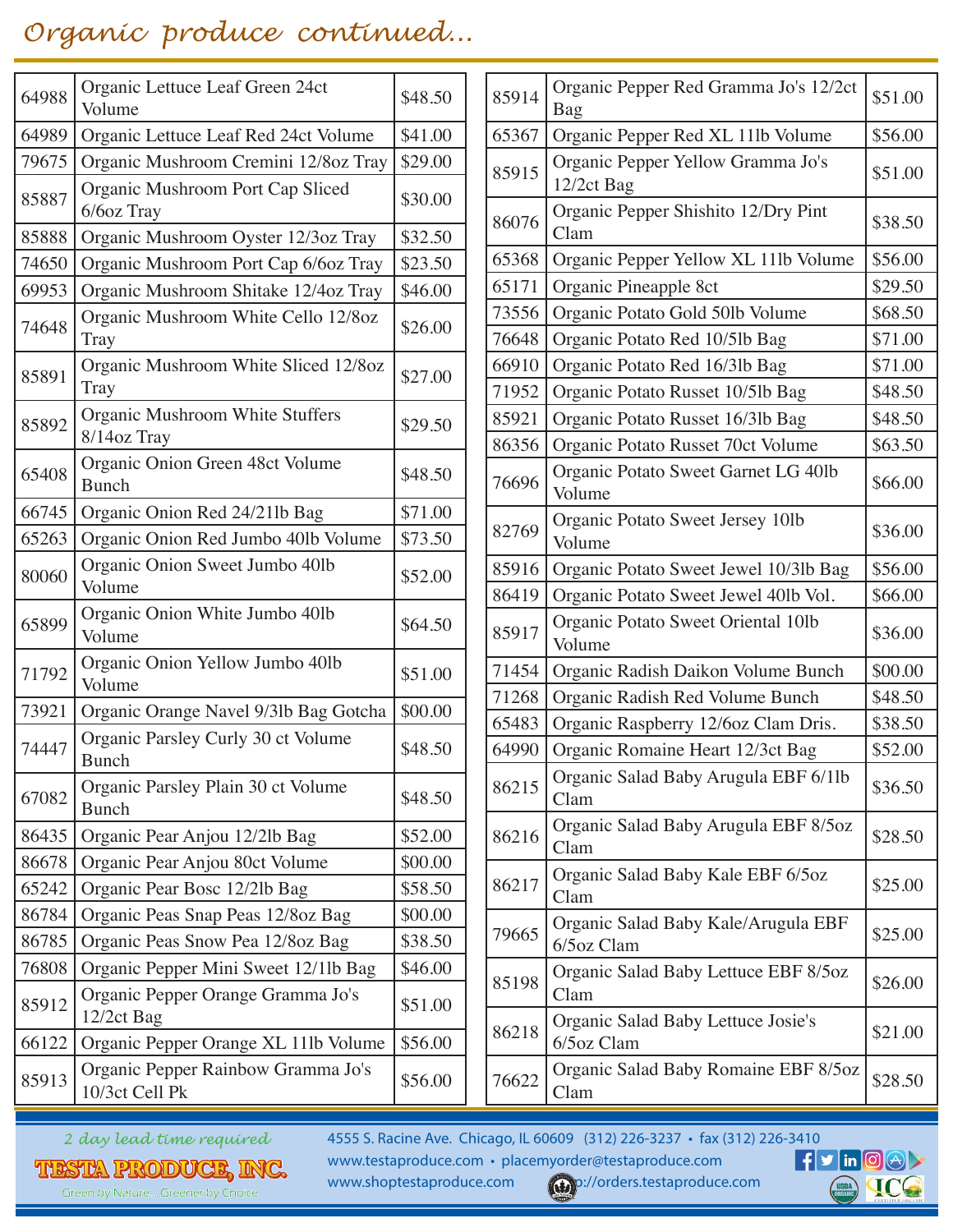## *Organic produce continued...*

| \$36.50<br>\$28.50<br>\$21.00<br>\$27.00 |
|------------------------------------------|
|                                          |
|                                          |
|                                          |
|                                          |
| \$27.00                                  |
| \$27.00                                  |
| \$28.50                                  |
| \$36.50                                  |
| \$28.50                                  |
| \$21.00                                  |
| \$36.50                                  |
| \$33.50                                  |
| \$27.00                                  |
| \$21.00                                  |
| \$33.50                                  |
| \$21.00                                  |
| \$33.50                                  |
| \$28.50                                  |
| \$21.00                                  |
| \$33.50                                  |
| \$25.00                                  |
|                                          |

| 80247 | Organic Salad Spring EBF 6/1lb Clam                          | \$36.50 |
|-------|--------------------------------------------------------------|---------|
| 84312 | Organic Salad Spring Mix EBF 8/5oz<br>Clam                   | \$28.50 |
| 86245 | Organic Salad Spring Mix Josie's 6/1lb<br>Clam               | \$33.50 |
| 86209 | Organic Salad Spring Mix Josie's 6/5oz<br>Clam               | \$21.00 |
| 86246 | Organic Salad Sriracha Ranch Chopped<br>Josie's 6/11.5oz Bag | \$33.50 |
| 80055 | Organic Shallot 12/3oz Bag                                   | \$43.50 |
| 38260 | Organic Spinach 24ct Volume Bunch                            | \$48.50 |
| 66121 | Organic Squash Acorn 35lb Volume                             | \$41.00 |
| 66161 | Organic Squash Butternut 351b Volume                         | \$46.00 |
| 72859 | Organic Squash Delicata 35lb Volume                          | \$51.00 |
| 66328 | Organic Squash Spaghetti 35lb Volume                         | \$41.00 |
| 65772 | Organic Squash Yellow Gramma Jo's<br>12/2ct Bag              | \$51.00 |
| 65465 | Organic Squash Yellow Med 22lb<br>Volume                     | \$43.50 |
| 87223 | Organic Squash Zucchini Fcy 22lb<br>Volume                   | \$38.50 |
| 86040 | Organic Squash Zucchini Gramma Jo's<br>12/2ct Bag            | \$38.50 |
| 65301 | Organic Squash Zucchini Med 22lb<br>Volume                   | \$38.50 |
| 86041 | Organic Stokes Purple 15lb Volume                            | \$51.00 |
| 65484 | Organic Strawberry 8/11b Clam Dris.                          | \$38.50 |
| 65008 | Organic Swiss Chard Green 24 Volume<br><b>Bunch</b>          | \$48.50 |
| 64985 | Organic Swiss Chard Rainbow 24<br><b>Volume Bunch</b>        | \$48.50 |
| 65079 | Organic Swiss Chard Red 24 Volume<br><b>Bunch</b>            | \$41.00 |
| 87991 | Organic Tomato TOV 8/11lb Top Seal                           | \$33.50 |
| 87397 | Organic Tomato Roma Gramma Jo's<br>10/11lb Bag               | \$28.50 |
| 86042 | Organic Tomato Beefsteak 15lb Volume                         | \$38.50 |
| 86043 | Organic Tomato Cherry Heirloom 12/<br>Dry Pint Clam          | \$28.50 |
| 63812 | Organic Tomato Cherry Red 12/Dry Pint<br>Clam                | \$23.50 |

*2 day lead time required*

TESTA PRODUCE, INC. Green by Nature... Greener by Choice

4555 S. Racine Ave. Chicago, IL 60609 (312) 226-3237 • fax (312) 226-3410<br>www.testaproduce.com • placemyorder@testaproduce.com **1990 PM** www.testaproduce.com • placemyorder@testaproduce.com

www.shoptestaproduce.com  $\left(\begin{matrix} \sqrt{16} & 1 \end{matrix}\right)$ ://orders.testaproduce.com

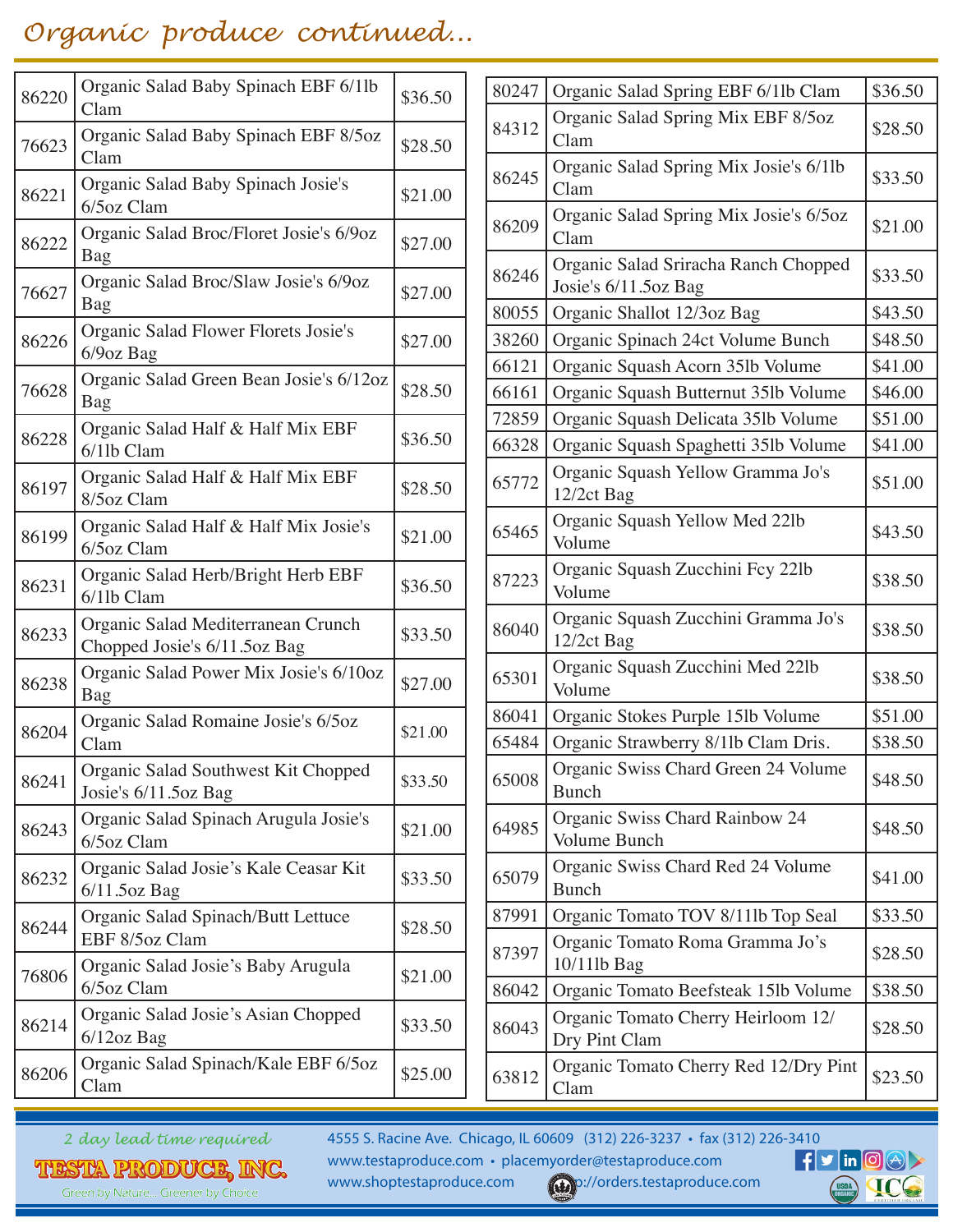## *Organic produce continued...*

| 64992 Organic Tomato Grape 12/Dry Pint      | \$23.50  |
|---------------------------------------------|----------|
| 65266   Organic Tomato TOV 111b Volume      | \$23.50  |
| 87260   Organic Turmeric Gramma Jo's 12/4oz | \$56.00  |
| 80633 Organic Turmeric Root Loose 30lb      | \$377.50 |

*2 day lead time required*

TIESTA PRODUCE, INC. Green by Nature... Greener by Choice

4555 S. Racine Ave. Chicago, IL 60609 (312) 226-3237 • fax (312) 226-3410<br>www.testaproduce.com • placemyorder@testaproduce.com **+ + 5 in 0 4** www.testaproduce.com • placemyorder@testaproduce.com www.shoptestaproduce.com  $\left(\begin{matrix} \sqrt{16} & 1 \end{matrix}\right)$ ://orders.testaproduce.com